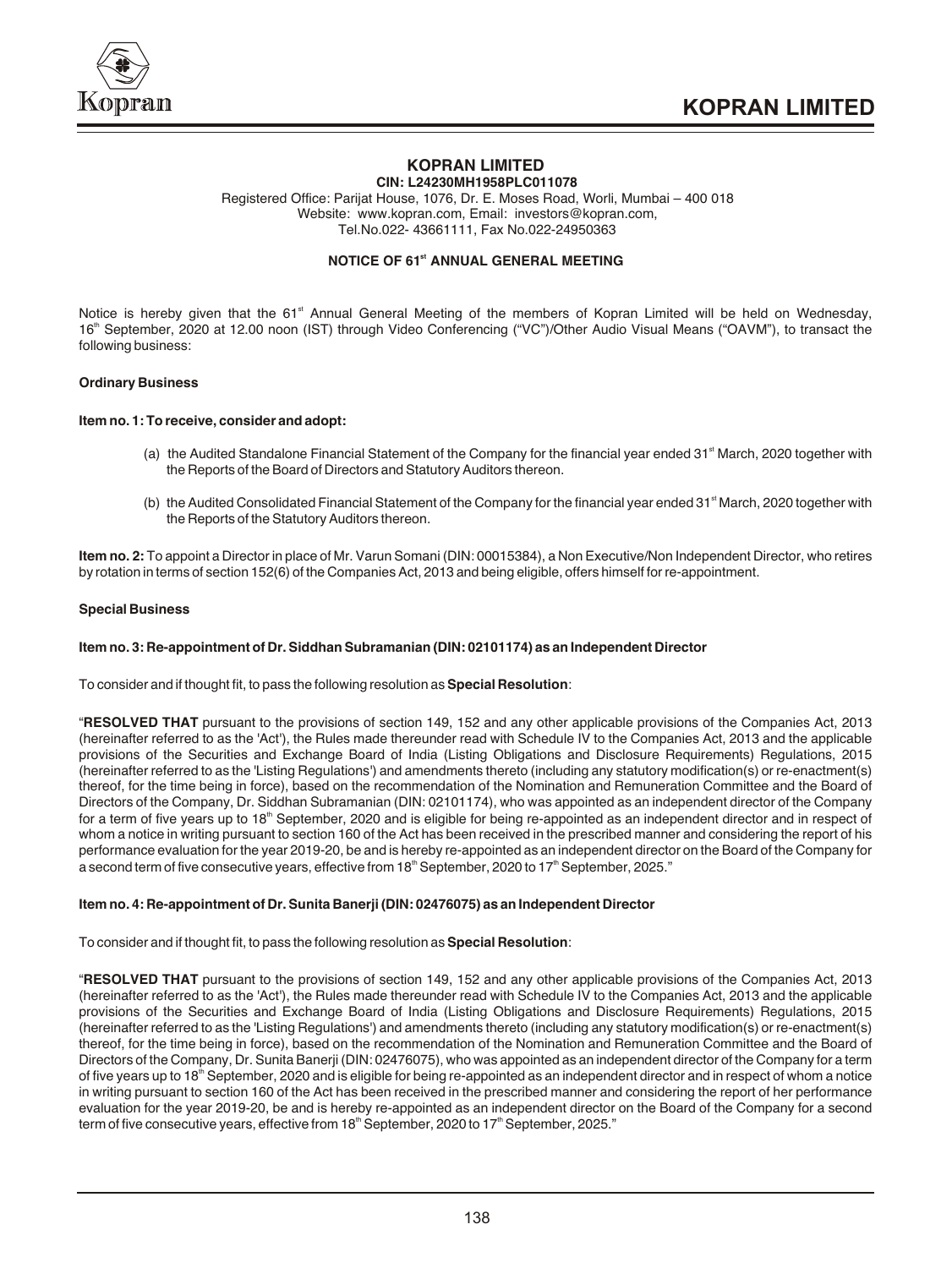

## **EXPLANATORY STATEMENT PURSUANT TO SECTION 102 OF THE COMPANIES ACT, 2013**

Pursuant to Section 102 of the Companies Act, 2013 ('the Act'), the following Explanatory Statement along with Annexure sets out all material facts relating to the business mentioned under Item Nos. 3 & 4 of the accompanying Notice dated 11<sup>th</sup> August, 2020.

**Item No. 3 & 4** : Based on the recommendations of Nomination and Remuneration Committee, the Board of Directors at its meeting held on 29<sup>th</sup> September, 2014, appointed Dr. Siddhan Subramanian (DIN: 02101174) and Dr. Sunita Banerii (DIN: 02476075) as Additional Director (Independent) of the Company. Their appointment was also approved by the shareholders at the 56<sup>th</sup> Annual General Meeting of the Company held on 19<sup>th</sup> September, 2015 for the first term of consecutive period of five years from 19<sup>th</sup> September, 2015 to 18<sup>th</sup> September, 2020.

The first term as Independent Director will expire on 18<sup>th</sup> September, 2020, based on the recommendation of the Nomination and Remuneration Committee (NRC), considering the skills, experience & knowledge they possess and the report of performance evaluation for the financial year 2019-20, done on the criteria of Evaluation of Independent Director formulated by NRC, the Board at its meeting held on 11<sup>th</sup> August, 2020 recommended for the approval of the members, the re-appointment of Dr. Siddhan Subramanian (DIN: 02101174) and Dr. Sunita Banerji (DIN: 02476075) for a second term of five consecutive years with effect from 18<sup>th</sup> September, 2020 up to 17<sup>th</sup> September, 2025 in terms of section 149 read with Schedule IV to the Act and Listing Regulations or any amendment thereto or modification thereof.

In accordance with section 149(10) and (11) of the Act, an Independent Director shall hold office for a term up to five consecutive years on the Board of a Company, but shall be eligible for re-appointment on passing of a special resolution by the Company and disclosure of such appointment in the Board's report. Dr. Siddhan Subramanian (DIN: 02101174) and Dr. Sunita Banerji (DIN: 02476075) fulfill the requirement of an Independent Director as laid down under section 149(6) of the Act and regulation 16 of the Listing Regulations.

In respect of the said appointment, a notice in writing in the prescribed manner as required by section 160 of the Act, as amended and rules made thereunder, has been received by the Company, regarding their candidature for the office of the director.

Dr. Siddhan Subramanian (DIN: 02101174) and Dr. Sunita Banerji (DIN: 02476075) have given their consent for the said re-appointment and has also submitted the declaration of independence, as required pursuant to section 149(7) of the Act, stating that they meet the criteria of independence as provided in section 149(6) and regulation 16 of the Listing Regulations and are not disqualified from being appointed as a director in terms of section 164 of the Act.

The terms and conditions of appointment of Independent Directors is available at the Company's website [www.kopran.com](http://www.kopran.com)

The Board is of the opinion that Dr. Siddhan Subramanian (DIN: 02101174) and Dr. Sunita Banerji (DIN: 02476075) possess requisite skills, experience and knowledge relevant to the Company's business and it would be of benefit to the Company to continue to have their association with the Company as Independent Director of the Company. According to section 152 of the Act, read with Schedule IV to the Act, in the opinion of the Board, the proposed re-appointment fulfils the conditions specified in the Act and the rules made thereunder as also the applicable provisions of Listing Regulations and is independent of the Management.

The profile and specific areas of expertise of Dr. Siddhan Subramanian and Dr. Sunita Banerji are provided as Annexure to this Notice.

None of the Directors and Key Managerial Personnel of the Company or their respective relatives, is concerned or interested in the Resolution.

The Board recommends the special resolution set out in Item No. 3 & 4 for approval by shareholders.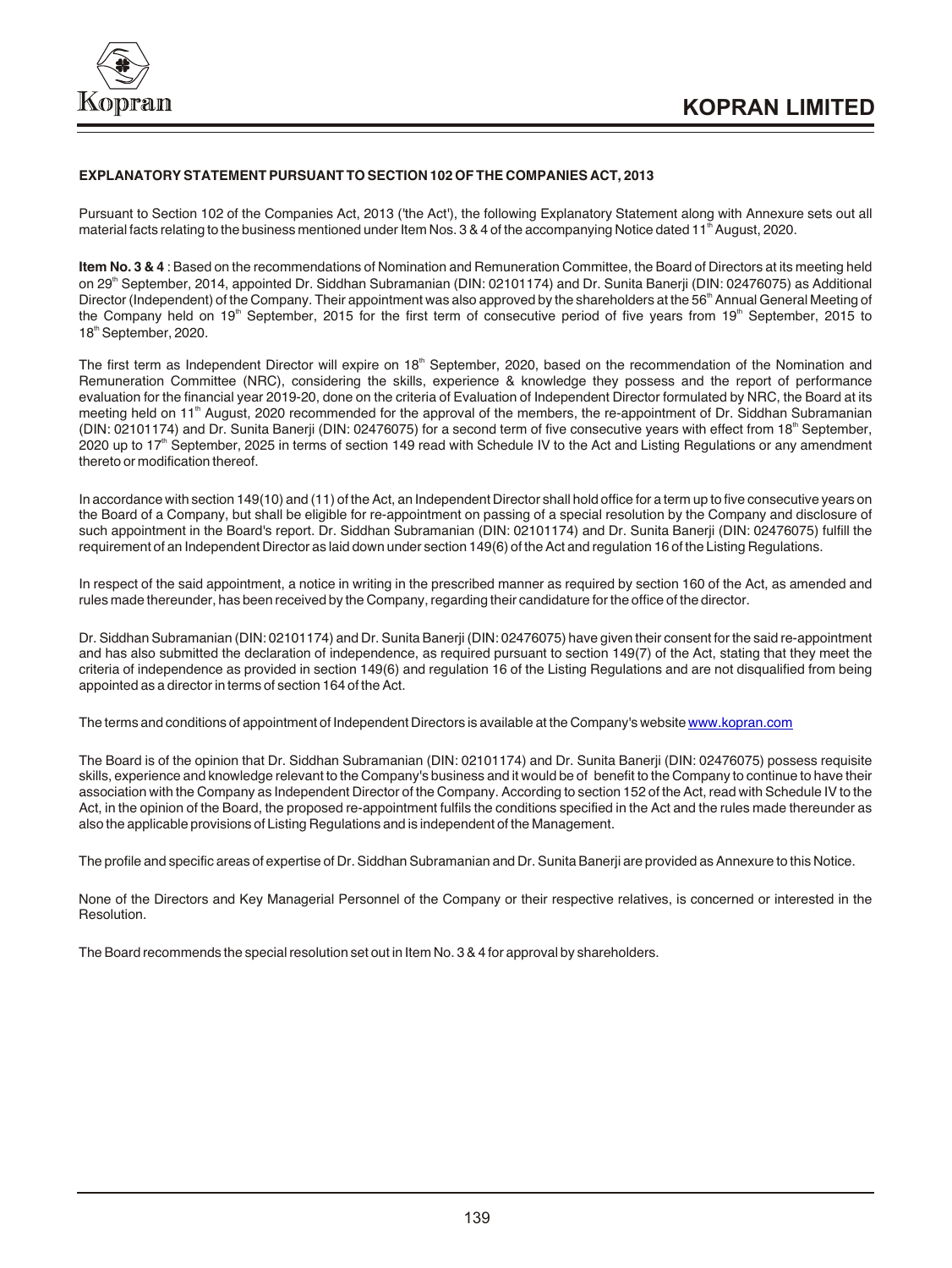**Annexure** *(TO THE EXPLANATORY STATEMENT)*

Details of Directors proposed to be re-appointed at the Annual General Meeting scheduled to be held on 16<sup>th</sup> September, 2020 [Pursuant to Regulation 36(3) of the SEBI (Listing Obligation and Disclosure Requirements) Regulations, 2015 as amended.]

| Name of the Director                              | <b>Mr. Varun Somani</b>                                                                                                                                                                                                                                                                                                                                                                                                                                                                                                                                                                                                                                                                                                                                            | Dr. Siddhan Subramanian                                                                                                                                                                                                                                                                                                                                                | Dr. Sunita Banerji                                                                                                                                                                                                                                                                                                                                                                                                                        |
|---------------------------------------------------|--------------------------------------------------------------------------------------------------------------------------------------------------------------------------------------------------------------------------------------------------------------------------------------------------------------------------------------------------------------------------------------------------------------------------------------------------------------------------------------------------------------------------------------------------------------------------------------------------------------------------------------------------------------------------------------------------------------------------------------------------------------------|------------------------------------------------------------------------------------------------------------------------------------------------------------------------------------------------------------------------------------------------------------------------------------------------------------------------------------------------------------------------|-------------------------------------------------------------------------------------------------------------------------------------------------------------------------------------------------------------------------------------------------------------------------------------------------------------------------------------------------------------------------------------------------------------------------------------------|
| Director Identification Number                    | 00015384                                                                                                                                                                                                                                                                                                                                                                                                                                                                                                                                                                                                                                                                                                                                                           | 02101174                                                                                                                                                                                                                                                                                                                                                               | 02476075                                                                                                                                                                                                                                                                                                                                                                                                                                  |
| Date of Birth                                     | 27 <sup>th</sup> September, 1982                                                                                                                                                                                                                                                                                                                                                                                                                                                                                                                                                                                                                                                                                                                                   | 18th March, 1951                                                                                                                                                                                                                                                                                                                                                       | 4 <sup>th</sup> February, 1958                                                                                                                                                                                                                                                                                                                                                                                                            |
| Age                                               | 37 Years                                                                                                                                                                                                                                                                                                                                                                                                                                                                                                                                                                                                                                                                                                                                                           | 69 Years                                                                                                                                                                                                                                                                                                                                                               | 62 Years                                                                                                                                                                                                                                                                                                                                                                                                                                  |
| Date of Initial Appointment                       | 29 <sup>th</sup> May, 2018                                                                                                                                                                                                                                                                                                                                                                                                                                                                                                                                                                                                                                                                                                                                         | 29 <sup>th</sup> September, 2014                                                                                                                                                                                                                                                                                                                                       | 29 <sup>th</sup> September, 2014                                                                                                                                                                                                                                                                                                                                                                                                          |
| Qualifications                                    | <b>Bachelor of Business</b><br>Administration (BBA) from<br>University of Michigan, USA                                                                                                                                                                                                                                                                                                                                                                                                                                                                                                                                                                                                                                                                            | Phd in Organic Chemistry from<br>Indian Institute of Technology                                                                                                                                                                                                                                                                                                        | <b>MBBS</b>                                                                                                                                                                                                                                                                                                                                                                                                                               |
| Terms and conditions of<br>appointment & Category | Non-Executive Director<br>(Promoter). He is entitled only<br>to receive sitting fees for Board<br>and Committee Meetings                                                                                                                                                                                                                                                                                                                                                                                                                                                                                                                                                                                                                                           | Non-Executive Director<br>(Independent). He is entitled<br>only to receive sitting fees for<br>Board and Committee Meetings                                                                                                                                                                                                                                            | Non-Executive Director<br>(Independent). She is entitled<br>only to receive sitting fees for<br>Board and Committee Meetings                                                                                                                                                                                                                                                                                                              |
| <b>Brief Profile of the</b><br><b>Directors</b>   | Mr. Varun Somani joined<br>Parijat Enterprises in 2004. He<br>is serving as the Managing<br>Director of Kopran<br>Laboratories Ltd. and Shinrai<br>Auto Services Ltd. Kopran<br>Laboratories Ltd., is a<br>healthcare company which<br>Markets medical equipment's<br>in the diagnostic & healthcare<br>industry. The company<br>represents multiple<br>multinational companies in<br>different spheres of the<br>healthcare industry, which<br>gives it a unique advantage of<br>providing a basket of high<br>quality products at competitive<br>prices for the Indian<br>subcontinent market. He is<br>also involved in the Real<br>Estate activities of the group<br>and is currently setting up a<br>packaging unit under Oricon<br>Enterprises Ltd., a group | Dr. Siddhan Subramanian<br>has a vast experience<br>covering R&D in chemicals,<br>agrochemicals and colorants,<br>Technical Service in Textiles,<br>Pigments, Paper, Leather,<br>Pharma, Agro and Chemical<br>industries, Sales and<br>Marketing in Pigments, Fine<br>and Life Science Chemicals.<br>Experienced in IPR and<br>worked on SAP and other<br>ERP systems. | Dr. Sunita Banerji received her<br>credentials in obstetrics and<br>gynecology in 1982 after<br>which she set up a successful<br>family Medicine practice in<br>Mumbai in 1989. She has<br>extensive knowledge of<br>pharmaceutical products,<br>especially new products in<br>chronic therapies. She<br>received extensive training in<br>Aesthetics in London and<br>upon her return, she started<br>an Aesthetic Medicine<br>practice. |
| Expertise in specific functional<br>areas         | Finance & Sales                                                                                                                                                                                                                                                                                                                                                                                                                                                                                                                                                                                                                                                                                                                                                    | <b>Technical &amp; Regulatory</b>                                                                                                                                                                                                                                                                                                                                      | Finance, Technical & Human<br>Resource                                                                                                                                                                                                                                                                                                                                                                                                    |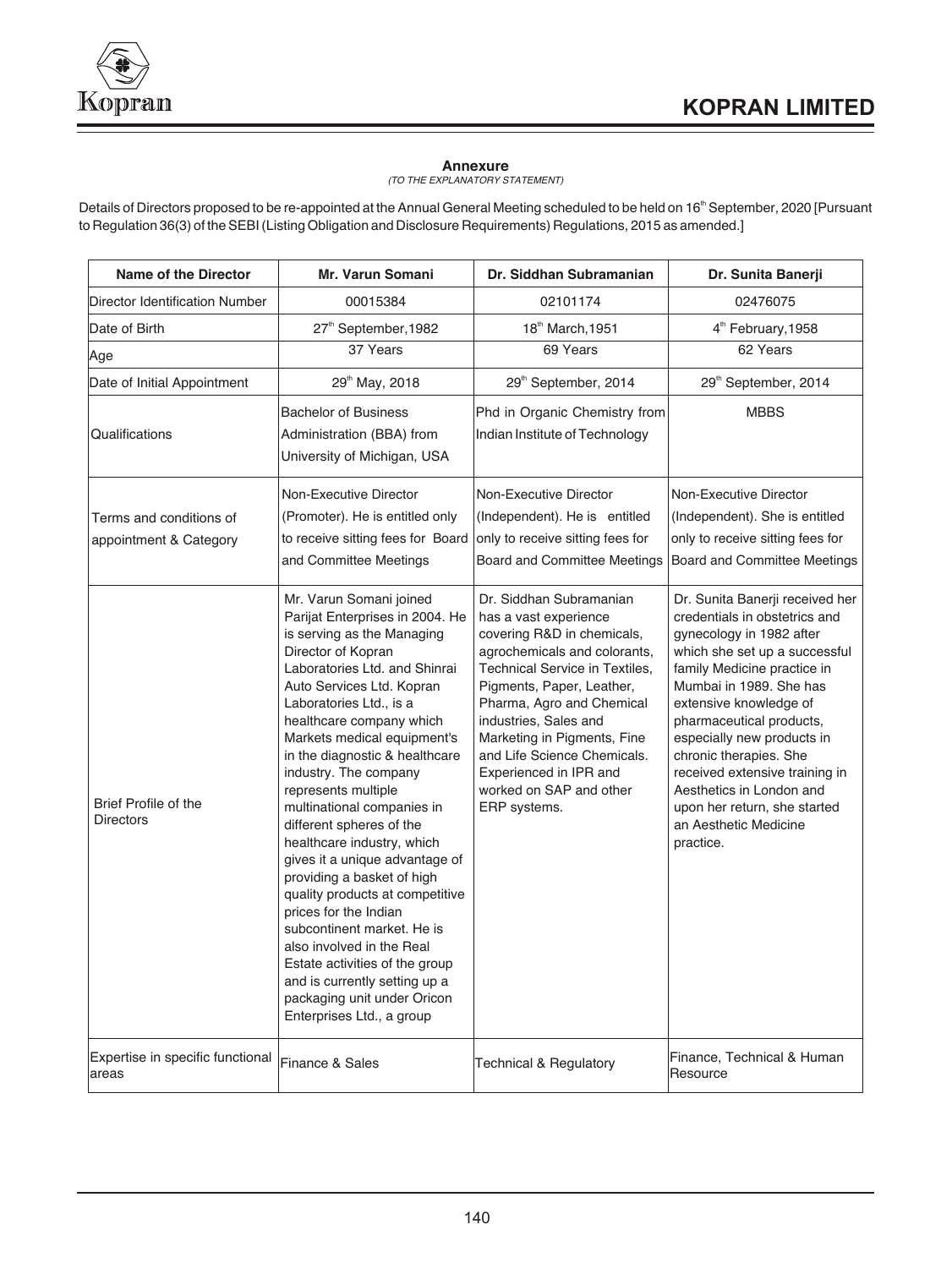

| Name of the Director                         | <b>Mr. Varun Somani</b>                                                                                                                                                                                                                                                                                                                | Dr. Siddhan Subramanian | Dr. Sunita Banerji                                                                                                         |
|----------------------------------------------|----------------------------------------------------------------------------------------------------------------------------------------------------------------------------------------------------------------------------------------------------------------------------------------------------------------------------------------|-------------------------|----------------------------------------------------------------------------------------------------------------------------|
| Shareholding in the Company                  | 2,72,500 Equity Shares                                                                                                                                                                                                                                                                                                                 | <b>NIL</b>              | <b>NIL</b>                                                                                                                 |
| Relationship with other<br>Directors & KMP's | Son of Mr. Surendra Somani                                                                                                                                                                                                                                                                                                             | Not related             | Not related                                                                                                                |
| Directorship in Other<br>Companies           | Hotel Empire Ltd.<br>Skyland Securities Pvt.Ltd.<br>Apurva Caplease and Finance<br>Pvt. Ltd.<br>Sorabh Trading Pvt. Ltd.<br>Panorama Finvest Pvt. Ltd.<br>Himalaya Builders Pvt. Ltd.<br>Reay Road Iron and Metal<br>Warehousing Pvt. Ltd.<br>Kopran Laboratories Ltd.<br>Bigflex Enterprises Pvt. Ltd.<br>Premier Comm. Co. Pvt. Ltd. | None                    | Kopran Research<br>Laboratories Limited<br>Shihan Enterprises Private<br>Limited                                           |
| Committee membership in<br>other companies   | None                                                                                                                                                                                                                                                                                                                                   | None                    | Kopran Research Laboratories<br>Limited<br>Audit Committee - Chairman<br>Nomination & Remuneration<br>Committee - Chairman |

Place: Mumbai

Date : 11<sup>th</sup> August, 2020

For Kopran Limited

Sunil Sodhani Company Secretary & Compliance Officer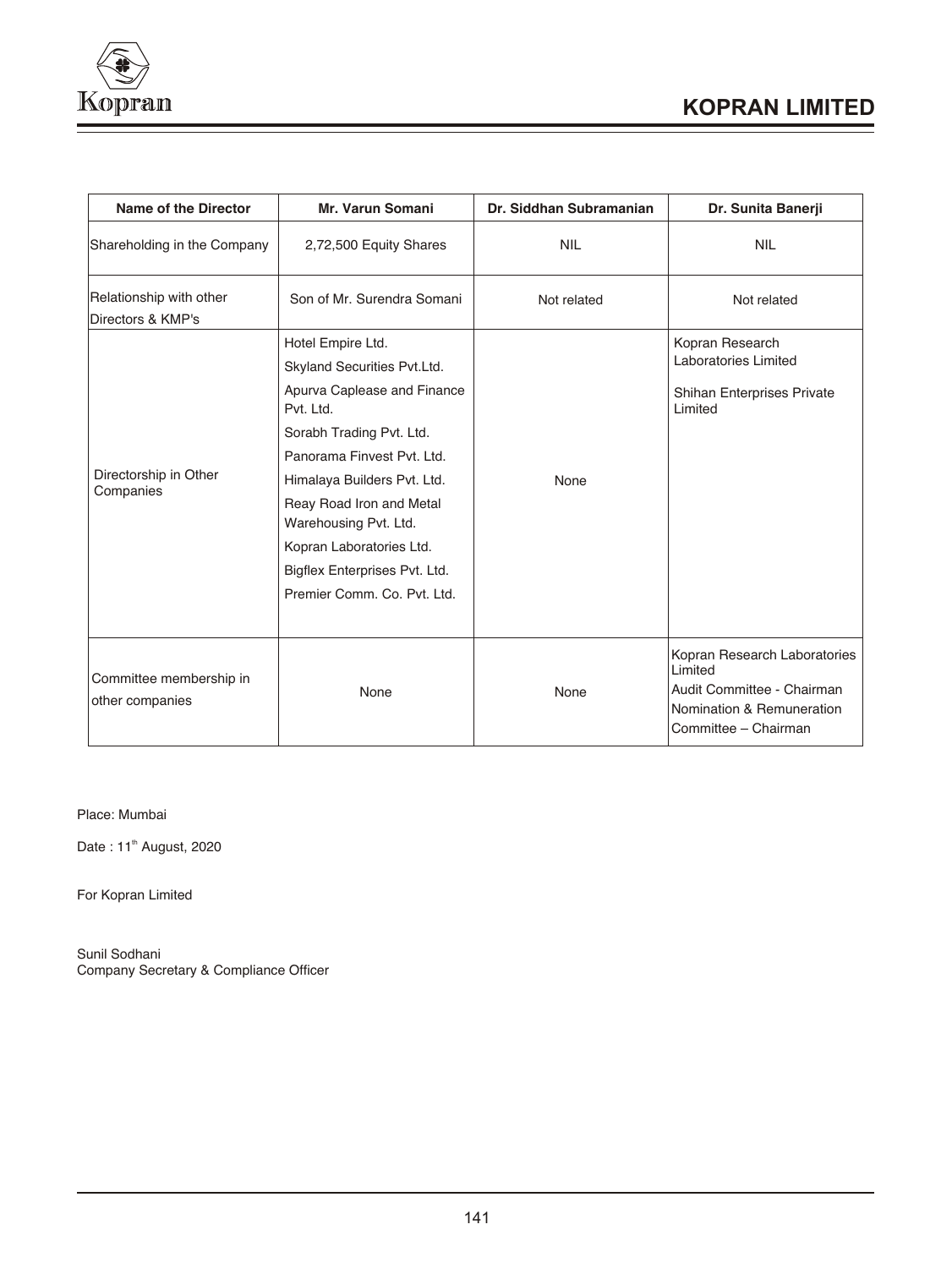

## **Notes:**

- 1. The Company's Register of Members and Share Transfer Books shall be closed from  $7<sup>th</sup>$  September, 2020 to 9<sup>th</sup> September, 2020 (both days inclusive).
- 2. The Notice of the AGM along with Annual Reports 2019-20 is being sent by electronic mode to those members whose E-mail addresses are registered with the Depositories/Company.
- 3. Ms. Nirali Mehta, Practicing Company Secretary (Membership No. A37734, COP No. 20754) has been appointed as the Scrutinizer to scrutinize the e-voting process.
- 4.The results declared along with the Scrutinizer's Report shall be placed on the Company's website www.kopran.com and on the website of NSDL within two days of the passing of the resolutions at the 61<sup>st</sup> AGM of the Company on 16<sup>th</sup> September, 2020 and communicated to the BSE & NSE, where the shares of the Company are listed.
- 5. In view of the massive outbreak of the COVID-19 pandemic, social distancing is a norm to be followed and pursuant to the Circular No. 14/2020 dated April 08, 2020, Circular No.17/2020 dated April 13, 2020 issued by the Ministry of Corporate Affairs followed by Circular No. 20/2020 dated May 05, 2020, physical attendance of the Members to the Annual General Meeting (AGM) venue is not required and AGM be held through video conferencing (VC) or other audio visual means (OAVM). Hence, Members can attend and participate in the ensuing AGM through VC/OAVM.
- 6. Pursuant to the Circular No. 14/2020 dated April 08, 2020, issued by the Ministry of Corporate Affairs, the facility to appoint proxy to attend and cast vote for the members is not available for this AGM. However, the Body Corporates are entitled to appoint authorised representatives to attend the AGM through VC/OAVM and participate thereat and cast their votes through e-voting.
- 7. The Members can join the AGM in the VC/OAVM mode 15 minutes before and after the scheduled time of the commencement of the Meeting by following the procedure mentioned in the Notice. The facility of participation at the AGM through VC/OAVM will be made available for 1000 members on first come first served basis. This will not include large Shareholders (Shareholders holding 2% or more shareholding), Promoters, Institutional Investors, Directors, Key Managerial Personnel, the Chairpersons of the Audit Committee, Nomination and Remuneration Committee and Stakeholders Relationship Committee, Auditors etc. who are allowed to attend the AGM without restriction on account of first come first served basis.
- 8. The attendance of the Members attending the AGM through VC/OAVM will be counted for the purpose of reckoning the quorum under Section 103 of the Companies Act, 2013.
- 9. Pursuant to the provisions of Section 108 of the Companies Act, 2013 read with Rule 20 of the Companies (Management and Administration) Rules, 2014 (as amended) and Regulation 44 of SEBI (Listing Obligations & Disclosure Requirements) Regulations, 2015 (as amended) and the Circulars issued by the Ministry of Corporate Affairs dated April 08, 2020, April 13, 2020 and May 05, 2020 the Company is providing facility of remote e-voting to its Members in respect of the business to be transacted at the AGM. For this purpose, the Company has entered into an agreement with National Securities Depository Limited (NSDL) for facilitating voting through electronic means, as the authorized agency. The facility of casting votes by a member using remote e-voting system as well as venue voting on the date of the AGM will be provided by NSDL.
- 10. In line with the Ministry of Corporate Affairs (MCA) Circular No. 17/2020 dated April 13, 2020, the Notice calling the AGM has been uploaded on the website of the Company at www.kopran.com. The Notice can also be accessed from the websites of the Stock Exchanges i.e. BSE Limited and National Stock Exchange of India Limited at www.bseindia.com and www.nseindia.com respectively and the AGM Notice is also available on the website of NSDL (agency for providing the Remote e-Voting facility) i.e.www.evoting.nsdl.com.
- 11. AGM has been convened through VC/OAVM in compliance with applicable provisions of the Companies Act, 2013 read with MCA Circular No. 14/2020 dated April 08, 2020 and MCA Circular No. 17/2020 dated April 13, 2020 and MCA Circular No. 20/2020 dated May 05, 2020.

## **THE INSTRUCTIONS FOR MEMBERS FOR REMOTE E-VOTING ARE AS UNDER:-**

The remote e-voting period begins on Sunday, 13<sup>th</sup> September, 2020 at 9.00 A.M. and ends on Tuesday, 15<sup>th</sup> September, 2020 at 5.00 P.M. The remote e-voting module shall be disabled by NSDL for voting thereafter.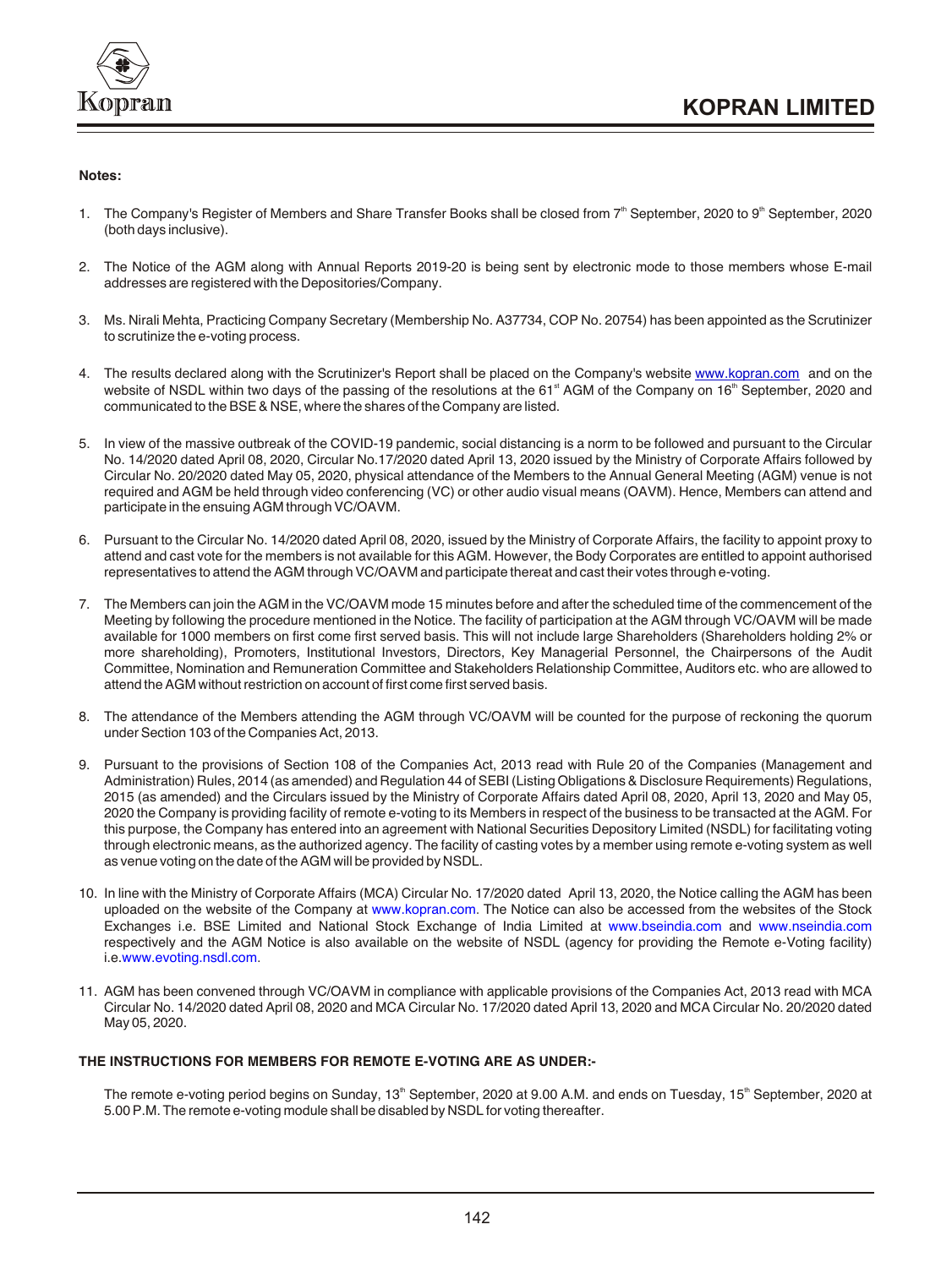

# **How do I vote electronically using NSDL e-Voting system?**

*The way to vote electronically on NSDL e-Voting system consists of "Two Steps" which are mentioned below:* **Step 1: Log-in to NSDL e-Voting system at** https://www.evoting.nsdl.com/ **Step 2: Cast your vote electronically on NSDL e-Voting system.**

## **Details on Step 1 is mentioned below:**

How to Log-in to NSDL e-Voting website?

- 1. Visit the e-Voting website of NSDL. Open web browser by typing the following URL: https://www.evoting.nsdl.com/ either on a Personal Computer or on a mobile.
- 2. Once the home page of e-Voting system is launched, click on the icon "Login" which is available under 'Shareholders' section.
- 3. A new screen will open. You will have to enter your User ID, your Password and a Verification Code as shown on the screen. Alternatively, if you are registered for NSDL eservices i.e. IDEAS, you can log-in at https://eservices.nsdl.com/with your existing IDEAS login. Once you log-in to NSDL eservices after using your log-in credentials, click on e-Voting and you can proceed to Step 2 i.e. Cast your vote electronically.
- 4. Your User ID details are given below :

| Manner of holding shares i.e. Demat (NSDL or CDSL) or<br>Physical | Your User ID is:                                                                                                                                                |
|-------------------------------------------------------------------|-----------------------------------------------------------------------------------------------------------------------------------------------------------------|
| a) For Members who hold shares in demat account with NSDL.        | 8 Character DP ID followed by 8 Digit Client ID<br>For example if your DP ID is IN300*** and Client ID is 12******<br>then your user ID is IN300***12******.    |
| b) For Members who hold shares in demat account with CDSL.        | 16 Digit Beneficiary ID<br>For example if your Beneficiary ID is 12************** then your<br>user ID is 12**************                                      |
| c) For Members holding shares in Physical Form.                   | EVEN Number followed by Folio Number registered with the<br>company<br>For example if folio number is 001*** and EVEN is 101456<br>then user ID is 101456001*** |

5. Your password details are given below:

If you are already registered for e-Voting, then you can user your existing password to login and cast your vote.

a) If you are using NSDL e-Voting system for the first time, you will need to retrieve the 'initial password' which was communicated to you. Once you retrieve your 'initial password', you need to enter the 'initial password' and the system will force you to change your password.

b) How to retrieve your 'initial password'?

- (i) If your email ID is registered in your demat account or with the company, your 'initial password' is communicated to you on your email ID. Trace the email sent to you from NSDL from your mailbox. Open the email and open the attachment i.e. a .pdf file. Open the .pdf file. The password to open the .pdf file is your 8 digit client ID for NSDL account, last 8 digits of client ID for CDSL account or folio number for shares held in physical form. The .pdf file contains your 'User ID' and your 'initial password'.
- (ii) If your email ID is not registered, please follow steps mentioned below in process for those shareholders whose email ids are not registered
- 6. If you are unable to retrieve or have not received the "Initial password" or have forgotten your password:
	- a) Click on "Forgot User Details/Password?"(If you are holding shares in your demat account with NSDL or CDSL) option available on www.evoting.nsdl.com.
	- b) Physical User Reset Password?" (If you are holding shares in physical mode) option available on www.evoting.nsdl.com.
	- c) If you are still unable to get the password by aforesaid two options, you can send a request at evoting@nsdl.co.in mentioning your demat account number/folio number, your PAN, your name and your registered address.

d) Members can also use the OTP (One Time Password) based login for casting the votes on the e-Voting system of NSDL.

- 7. After entering your password, tick on Agree to "Terms and Conditions" by selecting on the check box.
- 8. Now, you will have to click on "Login" button.
- 9. After you click on the "Login" button, Home page of e-Voting will open.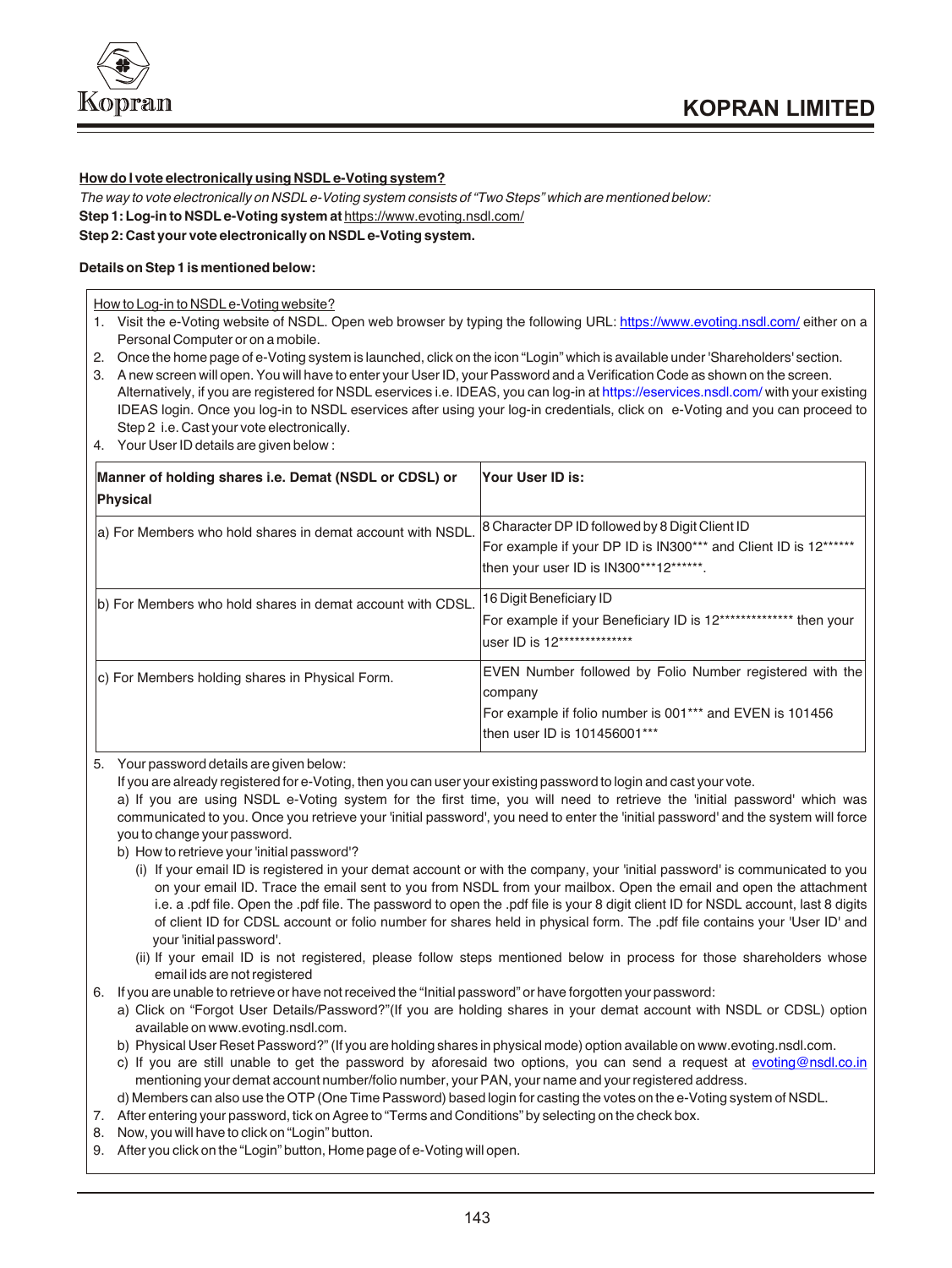

# **Details on Step 2 is given below:**

## **How to cast your vote electronically on NSDL e-Voting system?**

- 1. After successful login at Step 1, you will be able to see the Home page of e-Voting. Click on e-Voting. Then, click on Active Voting Cycles.
- 2. After click on Active Voting Cycles, you will be able to see all the companies "EVEN" in which you are holding shares and whose voting cycle is in active status.
- 3. Select "EVEN" of company for which you wish to cast your vote.
- 4. Now you are ready for e-Voting as the Voting page opens.
- 5. Cast your vote by selecting appropriate options i.e. assent or dissent, verify/modify the number of shares for which you wish to cast your vote and click on "Submit" and also "Confirm" when prompted.
- 6. Upon confirmation, the message "Vote cast successfully" will be displayed.
- 7. You can also take the printout of the votes cast by you by clicking on the print option on the confirmation page.
- 8. Once you confirm your vote on the resolution, you will not be allowed to modify your vote.

#### **General Guidelines for shareholders**

- 1 Institutional shareholders (i.e. other than individuals, HUF, NRI etc.) are required to send scanned copy (PDF/JPG Format) of the relevant Board Resolution/ Authority letter etc. with attested specimen signature of the duly authorized signatory(ies) who are authorized to vote, to the Scrutinizer by email to <u>nirali@mindspright.co.in</u> with a copy marked to <u>evoting@nsdl.co.in</u>.
- 2. It is strongly recommended not to share your password with any other person and take utmost care to keep your password confidential. Login to the e-voting website will be disabled upon five unsuccessful attempts to key in the correct password. In such an event, you will need to go through the "Forgot User Details/Password?" or "Physical User Reset Password?" option available on www.evoting.nsdl.com to reset the password.
- 3. In case of any queries, you may refer the Frequently Asked Questions (FAQs) for Shareholders and e-voting user manual for Shareholders available at the download section of www.evoting.nsdl.com or call on toll free no.: 1800-222-990 or send a request to (Name of NSDL Official) at **evoting@nsdl.co.in**

## **Process for those shareholders whose email ids are not registered with the depositories for procuring user id and password and registration of email ids for e-voting for the resolutions set out in this notice** :

- 1. In case shares are held in physical mode please provide Folio No., Name of shareholder, scanned copy of the share certificate (front and back), PAN (self attested scanned copy of PAN card), AADHAR (self attested scanned copy of Aadhar Card) by email to investors@kopran.com
- 2. In case shares are held in demat mode, please provide DPID-CLID (16 digit DPID + CLID or 16 digit beneficiary ID), Name, client master or copy of Consolidated Account statement, PAN (self attested scanned copy of PAN card), AADHAR (self attested scanned copy of Aadhar Card) to investors@kopran.com
- 3. Alternatively member may send an e-mail request to evoting@nsdl.co.in for obtaining User ID and Password by proving the details mentioned in Point (1) or (2) as the case may be.

# **THE INSTRUCTIONS FOR MEMBERS FOR e-VOTING ON THE DAY OF THE AGM ARE AS UNDER:-**

- 1. The procedure for e-Voting on the day of the AGM is same as the instructions mentioned above for remote e-voting.
- 2. Only those Members/ shareholders, who will be present in the AGM through VC/OAVM facility and have not casted their vote on the Resolutions through remote e-Voting and are otherwise not barred from doing so, shall be eligible to vote through e-Voting system in the AGM.
- 3. Members who have voted through Remote e-Voting will be eligible to attend the AGM. However, they will not be eligible to vote at the AGM.
- 4. The details of the person who may be contacted for any grievances connected with the facility for e-Voting on the day of the AGM shall be the same person mentioned for Remote e-voting.